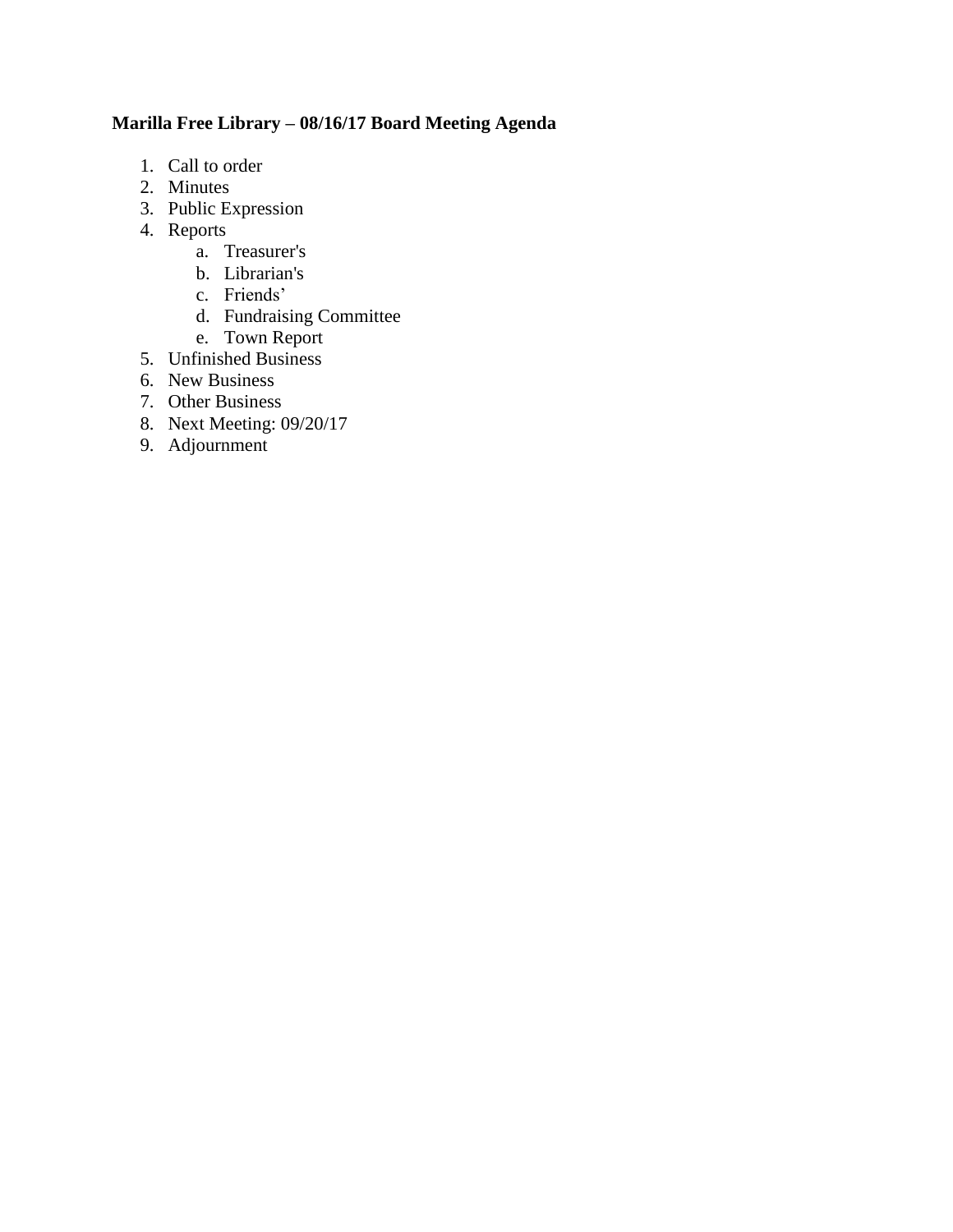## **Marilla Free Library – 08/16/17 Board Meeting Minutes**

- 1. **Call to order –** 6:34pm. *In attendance*: Kristen Matthews, Joanne Goellner, Marsha Wingate, Martha Mummery, Judy Farmer, Rachelle Walker. *Absent*: Shannon Thompson, Lorraine Martzolf, Jay Walkowiak, Nellie Niespodzinski.
- *2.* **Minutes –** Previous meeting minutes approved as written. *1 st motion Marsha Wingate, 2 nd by Martha Mummery: all in favor with none opposed.*
- **3. Public Expression** No public expression.
- **4. Reports**
	- **a. Treasurer's –** *(for full account details including balances, see the Treasurer's Report on file at the library)* The Memorial Checking account has a balance of \$159.51. Previous board approved payments went out. Memorial Savings has a balance of \$24939.06. The Town Account earned \$1.05 in interest and had a \$22 deposit for a balance of \$31,032.20. The Fundraising Committee Account has a balance of \$18,338.65. The CD balance is \$177,125.01.
	- b. **Librarian's –** *(due to unexpected circumstances, there is no librarian's report this month*) A newly hired library Page will be starting the 19<sup>th</sup> and the end of summer programs were successful. Eighty people attended the Nitro Magic ice cream party.
	- c. **Friends'** The Friends of the Marilla Free Library held a meeting August  $8<sup>th</sup>$ . None of the trustees was able to attend or obtain a report. The library is aware that they are working on organizing for the September book sale and updating the binder on file at the library.
	- d. **Fundraising Committee –** Due to unforeseen circumstances, the FC has decided to hold off on the fall fundraising event. Thank you letters from the Family Fun Fest are being worked on. The committee will focus on holiday gift cards, note card & coaster sales and possibly being present for Christmas in Marilla.
	- **e. Town Report –** Julie inquired whether the library would be present for Marilla Ag days. The Friends of Marilla Free Library are holding their annual book sale that weekend with the final day being on Ag Day. Julie mentioned that she was investigating whether we might be able to acquire the old Marilla Town Hall lift elevator when they replace it since it is the same age and make as ours. She also was looking into the technical details associated with installing a ramp for the library.
- **5. Unfinished Business –** Jay started to replace the library benches with the new material. One more bench needs completion. The Marilla Free Library green signs and parking signs are still a work in process as is ramp discussion and investigation. Kristen shared information about a legislative grant pre-application that was sent to the library for \$2500. There are some corrections that need to be made on the form and there was no known due date. Further inquiry is required.
- **6. New Business –** R. Burger Electric worked on ballasts at the library and submitted a bill.
- **7. Other Business –** There was no other business.

The board moved to executive session at 6:58pm to discuss personnel matters. Executive session was adjourned at 7:02pm. *First motion made by Rachelle Walker. The second motion made by*